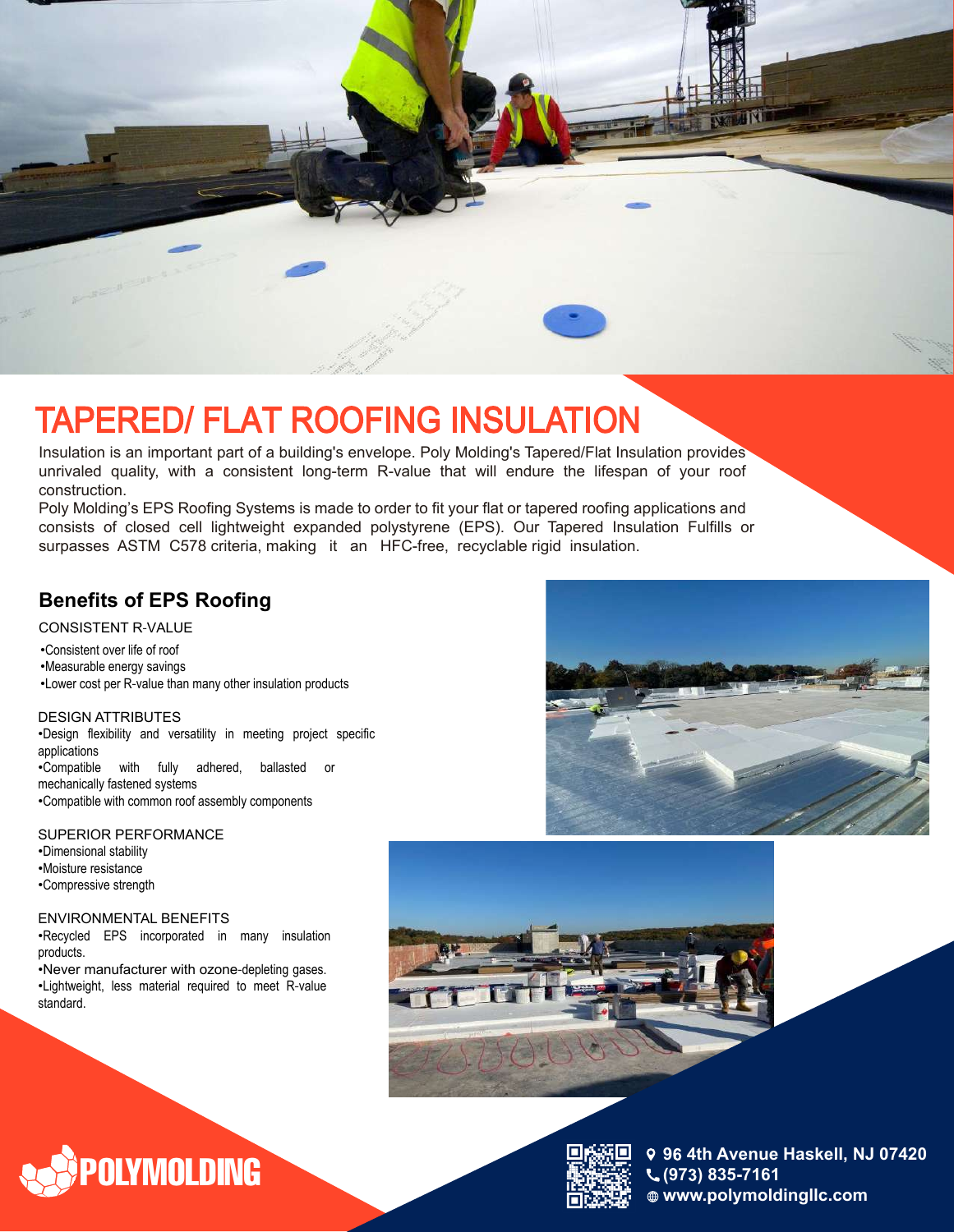### **TAPERED/FLAT ROOFING INSULATION**

#### **POLYMOLDING HYBRYD TAPERERD SYSTEM**

Insulation EPS is approved in Hybrid Tapered Systems where the EPS is used as the flat fill with a top lay er of EPS or Polyiso. This system has increased labor and material savings and is approved for Fully Adhered Systems.

### **POLY MOLDING´S FULL EPS TAPERED SYSTEM**

Use Poly Tapered Insulation and save money on labor, installation, adhesives and material costs. • 0-36" in a single layer

application-no fill pieces needed • no limitations onslope

**\*Pictured above is a standard Poly-Iso 1/8" per foot example**  $175$  $12^{1}$  $11.5''$  $\left[\begin{array}{c} 10.5^{3} \\ 1 \end{array}\right]^{11}$  $9.5"$ <sup>10"</sup> 8.5  $7.5"$  $6.5"$  $5.5''$ **\*Full EPS Systems are ordered by size only**

**COMPRESSIVE STRENGTH** 10 psi, 15 psi, 20 psi, 25 psi, 40 psi, 60 psi

**SIZE** 4'x4' and 4'x8' panels

**THICKNESS** 1/2" to 36" in a single layer





**9 4th Avenue Haskell, NJ 07420 (97 ) 835-7161 www.polymoldingllc.com**

 $EPS$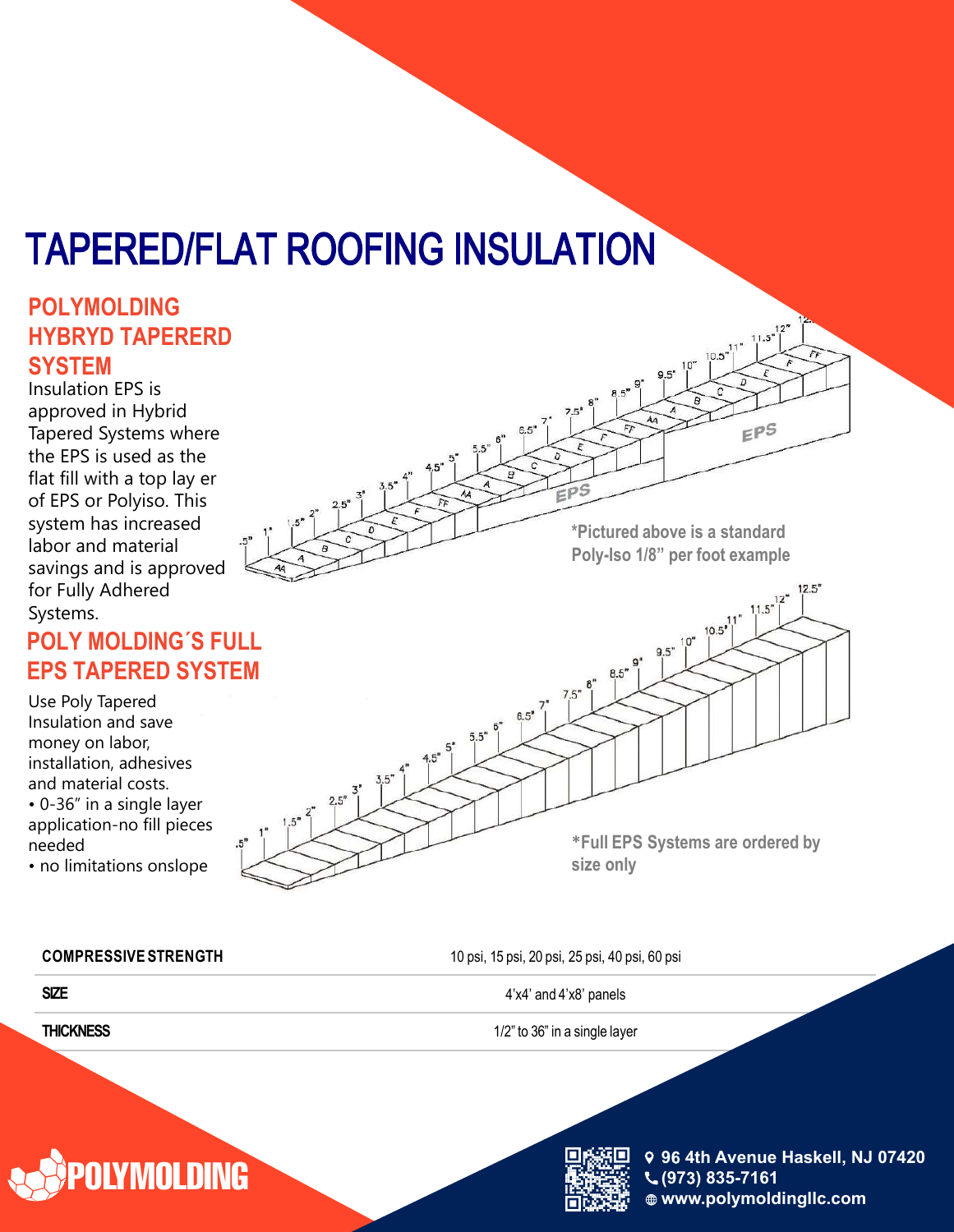## **TAPERED/FLAT ROOFING INSULATION PHYSICAL PROPERTIES**

| <b>PROPERTY</b>                                            |                                   | <b>TAPERED/FLAT INSULATION</b>              |           |         |         |          |         |
|------------------------------------------------------------|-----------------------------------|---------------------------------------------|-----------|---------|---------|----------|---------|
|                                                            | <b>ASTM TEST</b><br><b>METHOD</b> | 10                                          | 15        | 20      | 25      | 40       | 60      |
| Compressive Strength (psi) at 10% Deformation <sup>1</sup> | D1621                             | 10                                          | 15        | 20      | 25      | 40       | 60      |
| <b>ASTM Classification</b>                                 | C578                              | Type I                                      | Type VIII | Type II | Type IX | Type XIV | Type XV |
| R-value per inch at 75°F Mean Temperature                  | C518                              | 3.8                                         | 3.9       | 4.2     | 4.4     | 4.5      | 4.6     |
| R-value per inch at 40°F Mean Temperature                  | C518                              | 4.2                                         | 43        | 4.6     | 4.8     | 4.8      | 5.0     |
| R-value per inch at 25°F Mean Temperature                  | C518                              | 4.4                                         | 4.5       | 4.8     | 5.0     | 5.0      | 5.1     |
| Flexural Strength (psi)                                    | C <sub>203</sub>                  | 25                                          | 30        | 35      | 50      | $60\,$   | 75      |
| Water Absorption (% by volume) 24 Hour Immersion           | C272                              | 3.0                                         | 2.0       | 2.0     | 1.0     | 1.0      | 1.0     |
| 24 Hour Immersion & 24 Hours<br>@ 50% RH                   |                                   | 0.3                                         | 0.3       | 0.3     | 0.3     | 0.3      | 0.3     |
| Water Vapor Permeance at 1" Thick (perms)                  | E96                               | 5.0                                         | 3.5       | 3.5     | 2.5     | 25       | 2.5     |
| Surface Burning - Flame Spread                             | E84                               | $25$                                        | <25       | < 25    | $25$    | < 25     | <25     |
| Surface Burning - Smoke Developed                          | E84                               | $<$ 450                                     | $<$ 450   | $<$ 450 | $<$ 450 | $<$ 450  | $<$ 450 |
| Maximum Use Temperature                                    | $\overline{\phantom{a}}$          | Short Term (10-15 minutes) 180°F, Long Term |           |         |         |          |         |





,  $\sim$ 



**9 4th Avenue Haskell, NJ 07420 9 4th Avenue Haskell, NJ 07420 9 4th Avenue Haskell, NJ 07420 (9 ) 835-7161 (9) 835-7161 (9) 835-7161 www.polymoldingllc.com www.polymoldingllc.com www.polymoldingllc.com**